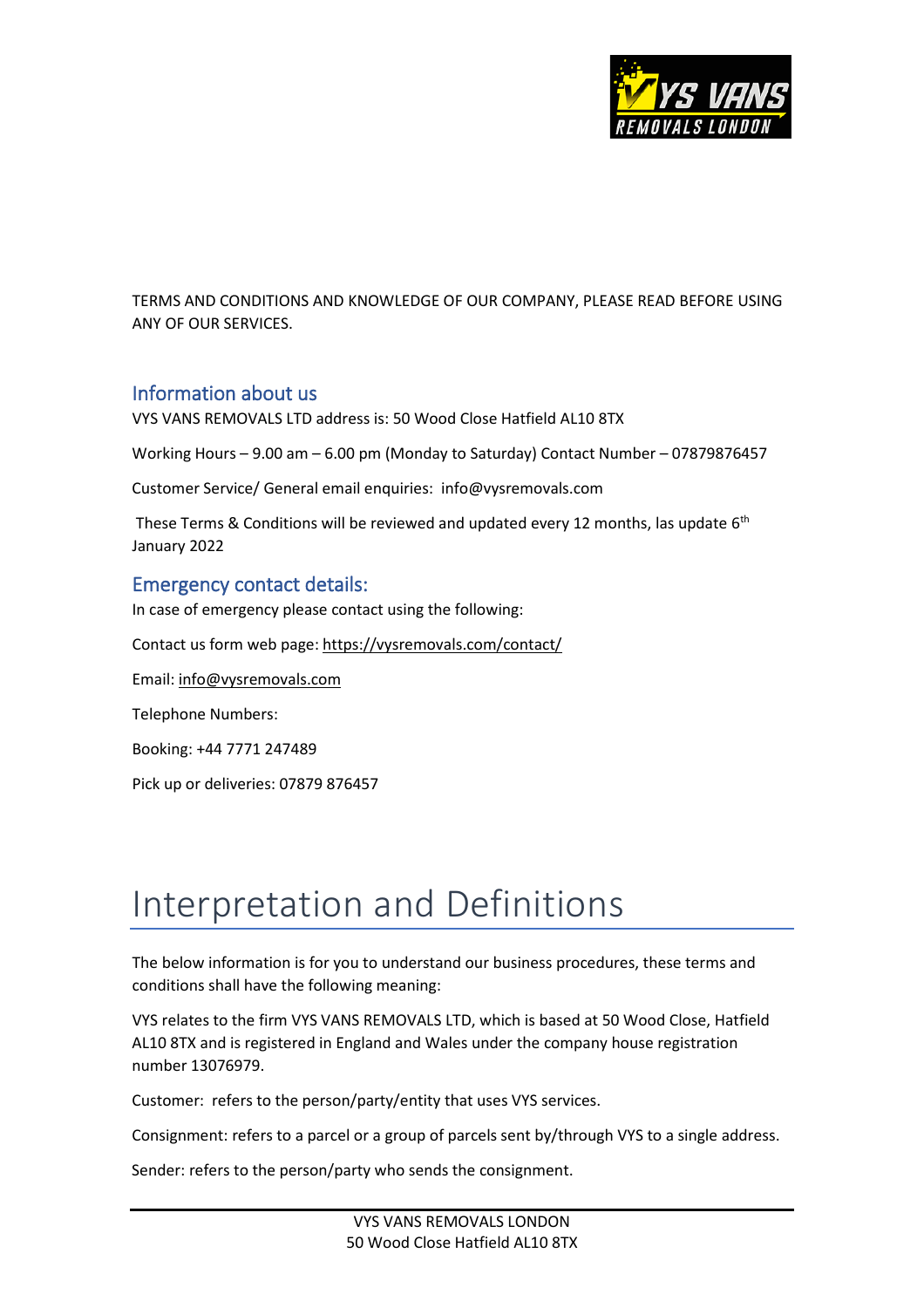

Recipient: refers to the person/party who is receiving the consignment.

Removal: refers to the household goods send/transport using VYS to a single address.

Working/Business Day' refers to Monday to Saturday 9.00 am- 6 pm GMT, not including public/bank holidays in the countries where our services are provided

#### 1. Quote

- 1.1.Quotations include Value Added Tax but do not include any other customs duties levies or fees payable to the government or other statutory bodies and all such duties or fees (if any) will be payable by you in addition to the quoted price.
- 1.2.Although we quote a fixed price, we reserve the right to amend it or make additional charges if any of the following have not been taken into account when preparing the quotation: -
- 1.3.If due to any circumstances outside our control the work is not carried out or completed within three months of the quotation date
- 1.4.Additional items are added to the packing list, a packing list is always agreed upon before service is booked.
- 1.5.Our costs increase as a result of currency fluctuations or changes in taxation or freight charges beyond our control
- 1.6.We have to collect or deliver Goods above the first upper floor
- 1.7.We supply any additional services
- 1.8.There are delays outside our reasonable control in which event we will make additional charges calculated in accordance with our standard rates applicable at the time.
- 1.9.Access to the collection or delivery point is inadequate or the approach is unsuitable for our vehicles.
- 1.10.Any parking or other fees or charges that we have to incur and pay in order to carry out the services you require. In all these circumstances you will be responsible for the extra charges.
- 1.11.The Insurance Option will only apply if it is stated on the Quotation. A summary of the insurance cover maintained by us and any main exclusions from the cover is either enclosed with these conditions or is available on request.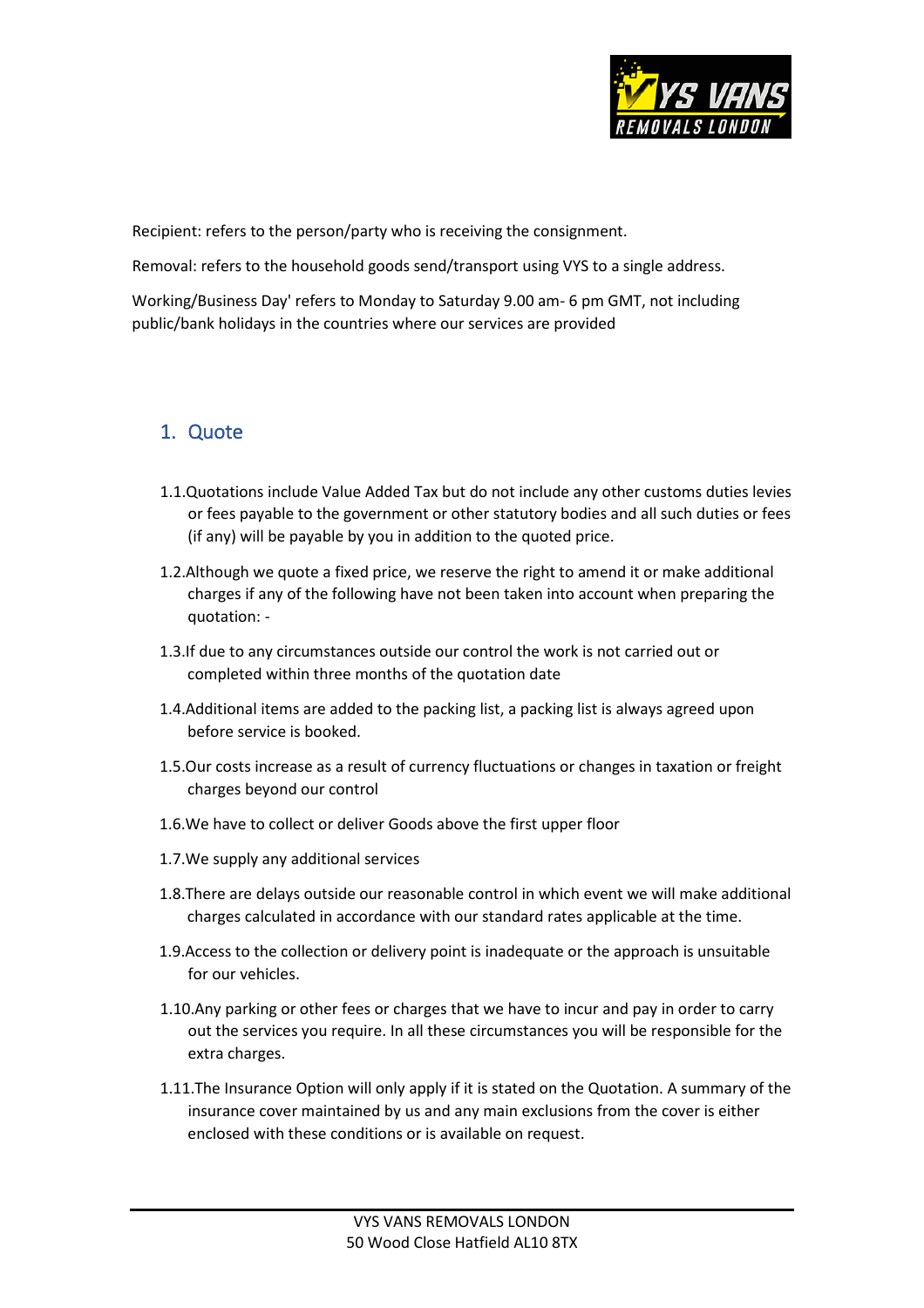

- 1.12.Our quotation is not a guarantee that we have vehicles available on the day you require them. Accordingly, your signed acceptance of our quotation does not constitute a contract between us until you have our written confirmation that we can move your Goods on your required date. We will send our written confirmation within one working day of our receipt of your acceptance of our quotation.
- 1.13.The entrance or exit to the premises, stairs, lifts, or doorways are inadequate for free movement of the goods without mechanical equipment or structural alteration, or the approach, road or drive is unsuitable for our vehicles and/or containers to load and/or unload within 20 meters of the doorway.
- 1.14.Fuel shortage due to industry distribution

## 2. Packing of your Removal or Parcel

- 2.1.For each consignment, it is the customer responsibility to make sure that the consignment is securely packaged or pay for packing service, correctly labelled. VYS accept no liability if the consignment is damaged due to the sender not following these guidelines and makes no assurance that by following these guidelines that the consignment will not be damaged in transit.
- 2.2.Each Consignment must be accompanied by the documents provided by VYS. Therefore, the customer/sender must make sure all the information given is accurate, failure to provide correct and accurate consignment information will result in an additional surcharge to rectify any errors.
- 2.3.VYS has the right to deem a consignment unsuitable for reasons such as inadequate packaging, inaccurately description of goods, prohibited items, or weight/size discrepancies. If this does occur the customer/sender will be notified via e-mail or phone call. Administration fees may apply.
- 2.4.VYS recommended that customers use strong external packaging. It is advisable to wrap each item individually, using protective material such as bubble wrap or polystyrene for added protection. The contents should be cushioned and protected inside. The packaging must also be sufficient to protect the weight of the consignment.
- 2.5.Customers/senders must ensure that all consignment is labelled accurately and correctly. All labels must be clearly legible, with a full and accurate name and address of the recipient, including postcode (or the county equivalent), e-mail address, and contact telephone number of both the recipient and sender. If the customer has failed to provide all necessary data, VYS reserves the right to refuse to send the customer's consignment. If this does occur the customer will be billed the cost of returning the consignment to their collection address.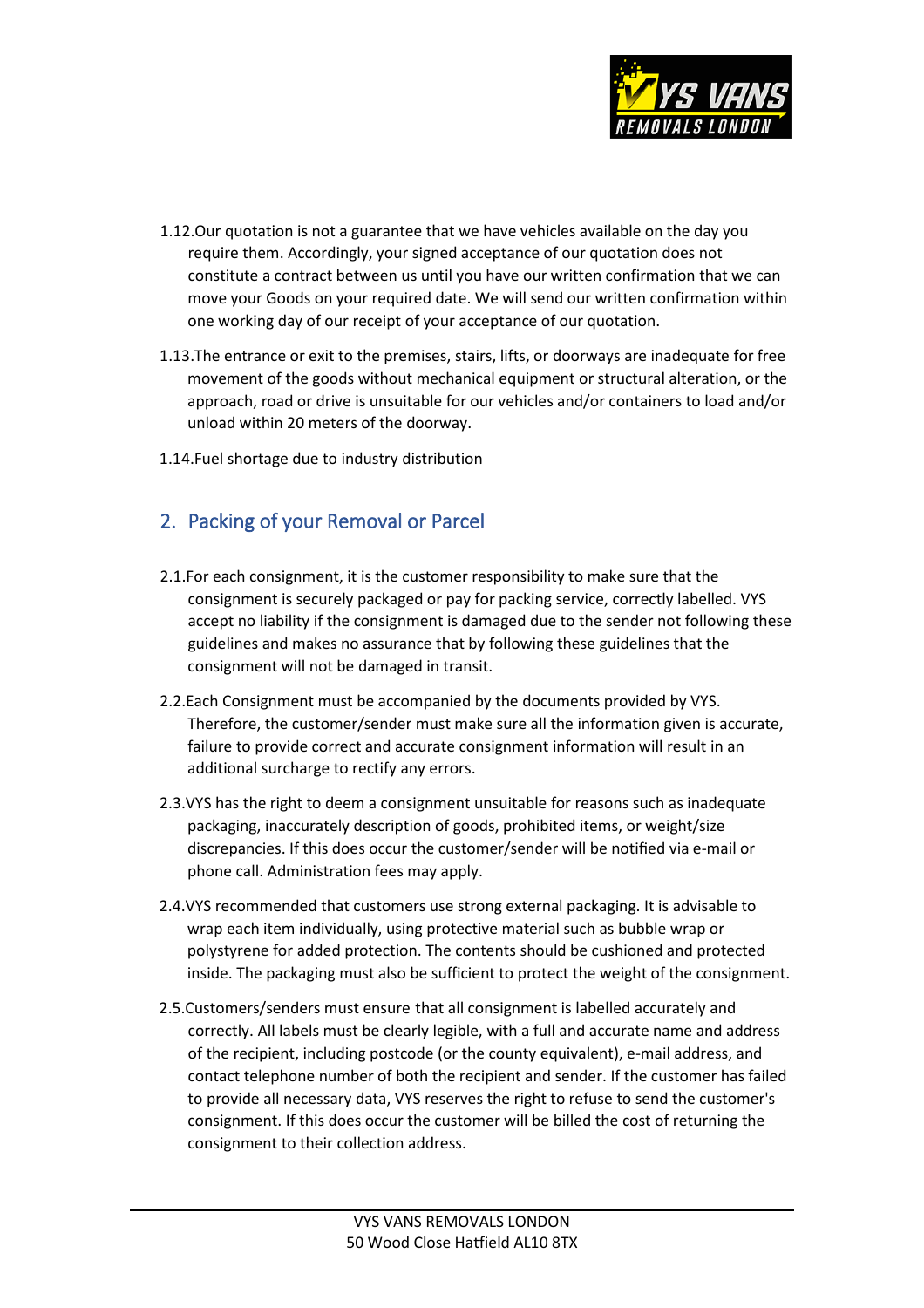

- 2.6.All labels must be securely attached to the flat side of the parcel. The label should be clearly visible and not obscured in any way (labels should not be affix on the edge or folds of the parcel) VYS will accept no liability for any failure, delay to delivery or missed delivery due to inadequately labelling by the customer/sender and no refund will be issued. If you are reusing an old box, please ensure that all old labels are removed.
- 2.7.Customers/senders are solely responsible for providing accurate information on the weight and size of their consignment. If there are any weight/size discrepancies such as the consignment being heavier or incorrect dimensions than the initial state, VYS reserves the right to charge an additional extra charge.
- 2.8.Customer/sender are solely responsible for providing an accurate description of the content of the consignment. Competent authorities such as Customs Officials or any international entities are entitled to open and inspect any consignment for safety and security reasons. VYS will not liable for the damage during inspection if this does occur.

### 3. Collection & Delivery of your removal or parcel

- 3.1.VYS facilitates the collection, transportation, and delivery of a consignment via our own service or by Third- Party Carriers.
- 3.2.VYS may not come in direct contact with your consignment when we arranged it to be picked by a carrier.
- 3.3.Collections and deliveries are made 7 days a week, time and date will be fixed with customer before pick up. The customer must ensure that they are available on the collection day that they booked. If the customer is out when the collection is attempted, there will be an extra charge of £10. This will be reflected on the final invoice.
- 3.4.If your consignment is not collected, the customer/sender must contact VYS on 07879876457 to arrange an alternative collection day or alternative time slot.
- 3.5.Please note depending on the area of collections charges may apply such as Congestion Charge of Ulez Charge.
- 3.6.VYS has the right to deem the area of collections where this charge will take place.
- 3.7.VYS shall not be liable for any delays during collection which may affect the transit times in the deliveries of our customer/sender consignment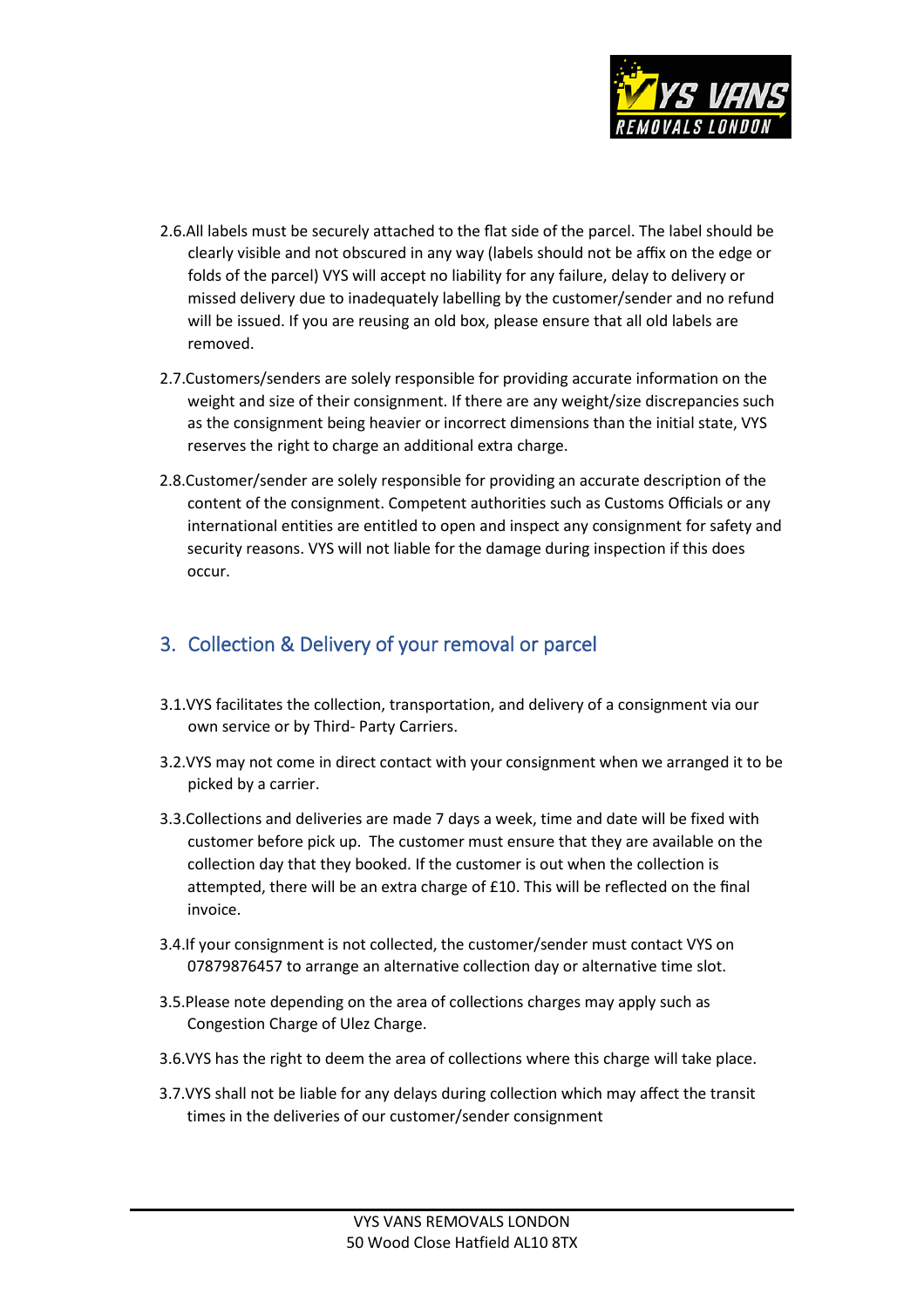

- 3.8.VYS will not be liable for delays in delivery caused by weather, transportation breakdowns, epidemics, or natural disasters that impact the agreed-upon delivery date and time.
- 3.9.By accepting these Terms & conditions the customer/sender gives to VYS absolute power on their consignments/removal and the way they will be transported as soon as it has been collected from VYS or their carriers.
- 3.10. Customers must pay in full when making a booking.
- 3.11. The job will not be confirmed unless payment is received.

#### 4. Customs

- 4.1.Please be aware all prices, tariffs and quotes do not include customs/duties (Only if specified in the quote) and clearance charges. Our tariffs only include inbound or outbound postages charges. VYS has no control over customs charges/duties/tax, these charges are at the discretion of the local Customs/Government Authorities.
- 4.2.Customs & Duties/Clearance charges must be paid by the recipient of the Removal/parcel. If the recipient refuses to pay duties & taxes. The consignment will be sent back to the sender and extra charges of importation will apply plus Customs & Duties in the country of origin. If in the period of three months, the recipient or sender do not give us any of the instruction required. The consignment will be destroyed and the sender/customer will be billed for those costs. If a consignment is held or destroyed by customs; VYS is not liable for the damages and the shipping cost is not refundable.
- 4.3.Please note VYS is not a customs agent broker
- 4.4.Prohibited items and items on the following list are at your own risk are not included in our liability coverage and are not valid for enhanced cover.
- **Liquids**
- Passports, birth and death certificates or financial documents
- Flammable/ Toxic products
- Perfumes/ Aftershave
- · Nail Vanish/Polish
- China such as vases, pots etc.
- · Chemical Products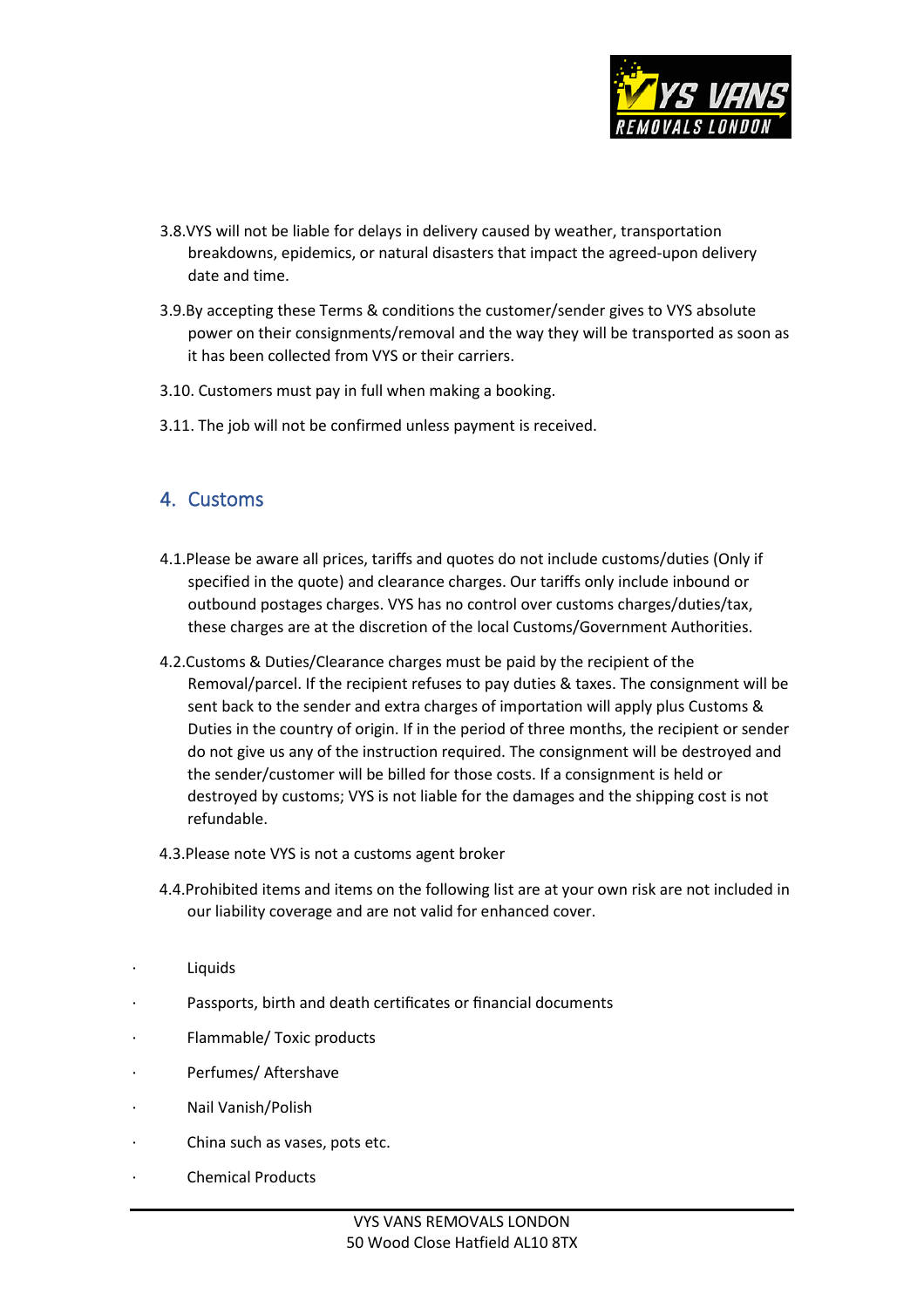

- **Aerosols**
- **Batteries**
- Guns, ammunition or any other weaponry and their parts
- Corrosive products
- Explosive, oxidizing or radioactive material
- Radioactive materials
- Dangerous goods
- Perishable goods
- Livestock, /Animal's skins/Animal Parts such as ivory and ivory products
- · Hazardous goods
- Gases (compressed, liquefied or dissolved under pressure)
- · Unpackaged or damaged goods
- **Alcohol**
- Money (cash, banknotes, credit cards, personal cheques, travellers' cheques currency)
- Pre-paid phone/ phone cards and activated SIM cards
- Antiques/ Works of Arts with value over £500GB

Jewelry

- Body or human remains
- Flowers or plants
- · Engine, gearbox
- Tickets such as aeroplane tickets or lottery tickets
- Food and beverages (that requires refrigeration or other temperature controls)
	- 4.5.This list is not exhaustive and VYS may update/modify this list at any time. If a customer/sender send prohibited items they will be charged £70 for admin and labor cost or in other case depending on the country of destination regulation it might be confiscating or destroyed, also if any of the items in the list reach the destination and is held by customs and the item is prohibited it might be confiscated by them and destroyed, VYS would not be liable for any of the cases mentioned above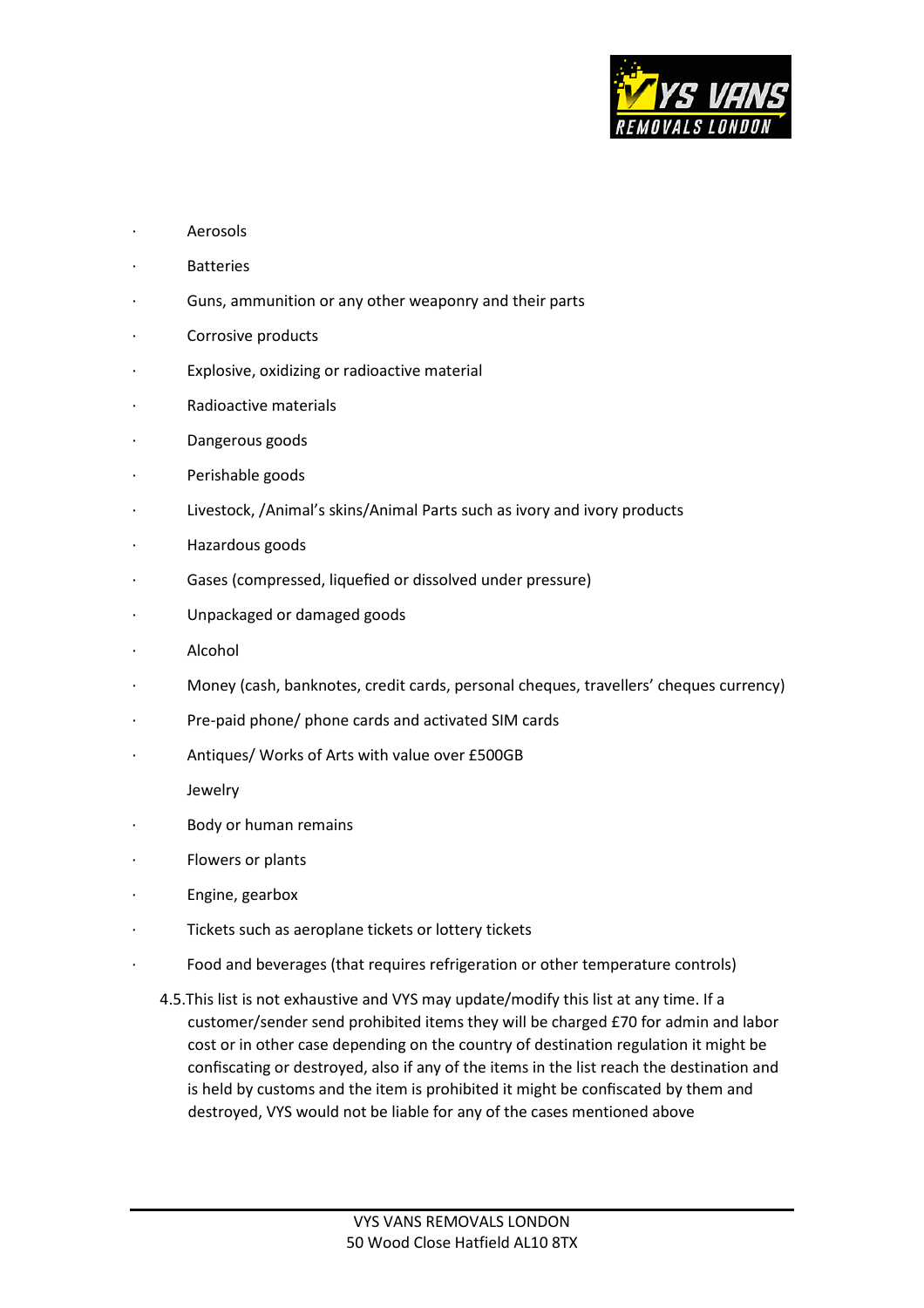

4.6.VYS Will not pay for any additional charges made by customs due to confiscation of prohibited items. If items can be claimed back from customs the customer will have to pay any additional charges to the get the items back.

# 5. Cancellations and refunds

- 5.1.Please note all our services are automated as soon as any consignment/Removal is collected it will immediately be logged onto our work order form, therefore cancellation cannot be accepted.
- 5.2.Cancellation can only be accepted free of charges 7 days prior to collection.
- 5.3.Cancellation must be requested by e-mail/telephone before collection.
- 5.4.If a job is cancelled within the agreed-upon time frame, your deposit will be refunded in full.
- 5.5. If a booking is cancelled within 6 or 5 days of the job VYS will refund 80% of your deposit.
- 5.6.If a booking is cancelled withing 4,3,2 days of the job VYS will refund 50% of your deposit
- 5.7.If a job a booked for the same day you can cancel 2 hours before your collection and a 50% refund will be given
- 5.8.If the Customer feels the standard cover is not sufficient, the additional enhanced cover is available to be purchased.
- 5.9.VYS have the right to reject a claim for reasonable reasons such as inadequately/insufficient packaging, incorrect labelling, incomplete dispatch
- 5.10.or customs documentation, incorrect addresses and incorrect descriptions of the goods.
- 5.11.VYS shall only be liable for Loss/Damage or Late Delivery when it is proved that VYS has acted negligently.

#### 6. Damage or Loss for Removals

6.1. VYS facilitates the collection, transportation, and delivery of a consignment through our own service or through Third-Party Carriers as specified in clause 3.1. All partners are required to obtain goods in transit insurance and public liability insurance. If a third party is involved in a claim, the third party is accountable for the claim. VYS will assist the customer in filing a claim by providing third-party insurance information.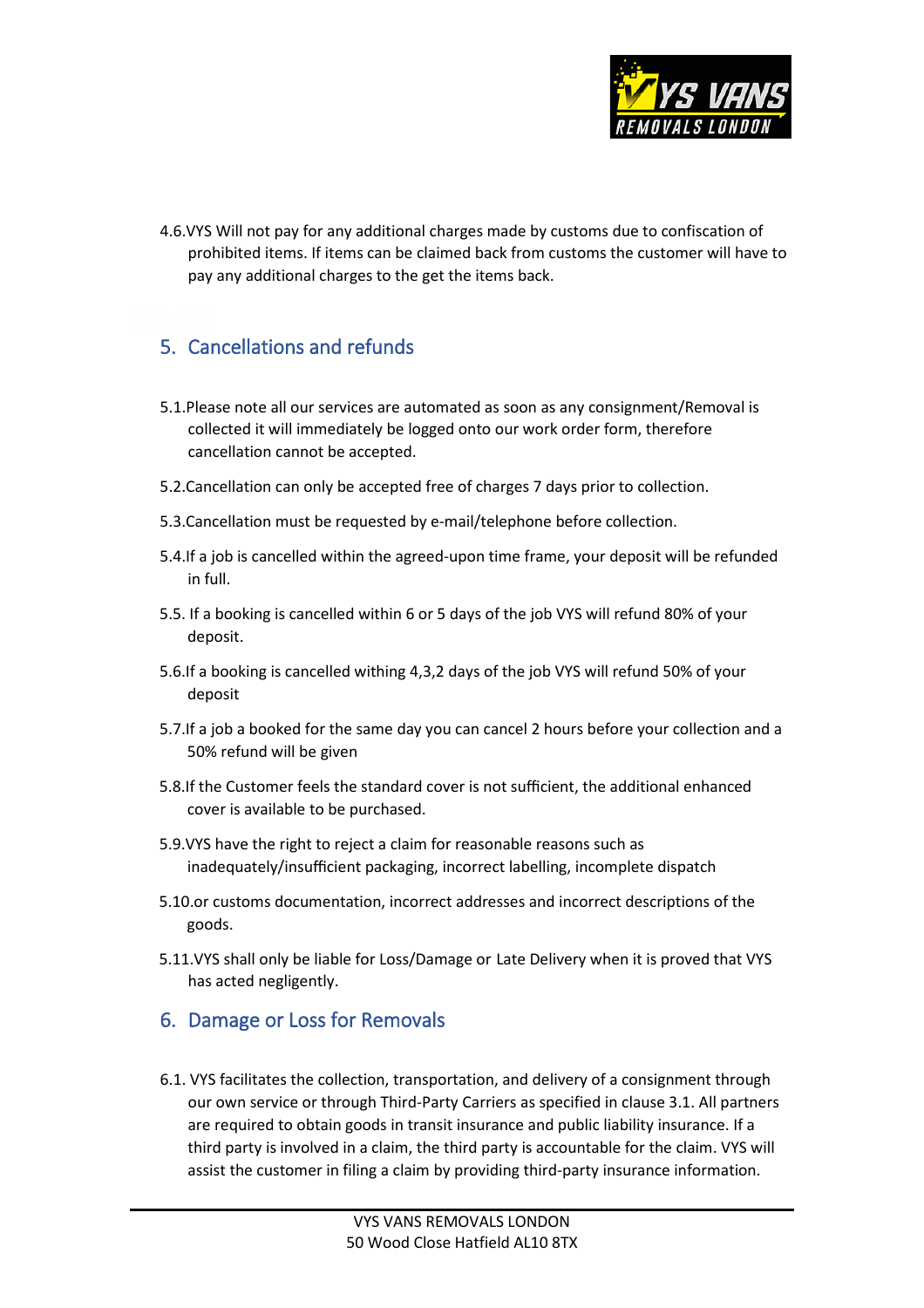

- 6.2.In the event of a claim, the Customer/sender must notify VYS immediately and VYS will provide a claim form which must be fully completed.
- 6.3.The customer/ sender must provide two clear photos of the consignment, making sure the shipping label and the consignment number is visible.
- 6.4.All claims must be brought to us within 7 days' maximum of the receipt of dispatch. Either by e-mail info@removalsvysvans.com or by post 50 Wood Close, Hatfield AL10 8TX
- 1) You will need to provide: Stating the consignment number.
- 2) Your name, Address, Contact phone number, Email address. Date of Dispatch.
- 3) Proof of consignment's dispatch. Estimates for the repair of the Goods Description of the packaging
- 4) Proof of its value e.g., receipts
- 5) Details of the weight and nature of the Goods
- 6) Detail clear description of the content of the package (e.g., make, model, serial number. Recipient's name and address including postcode or equivalent.

Once you provide us with all the necessary information VYS will review your case and contact you in 15 working days. Before you make claim be aware of the policies and regulations we already mentioned above

If the customer/ sender fails to do so, VYS shall not be liable for loss or damage.

# 7. Terms and conditions for international Removals/Parcel

- 7.1.All electrical appliances that are not adequately packed, such as televisions, stoves, radios, refrigerators, washing machines. VYS VANS REMOVALS LONDON is not liable for any damage that occurs during transportation, loading, and unloading to the destination on international, national, and local routes.
- 7.2.All boxes must be well packaged and weigh no more than 22kg.
- 7.3.VYS Removals will not be held liable for any televisions that have not been packaged by VYS. If you need this service, it will cost you £35. If you prefer to pack the television yourself, it must be properly put in a box and sealed; VYS will not be responsible for any damage that occurs during shipping, and the insurance company will not reimburse you.
- 7.4.All delicate boxes must be marked and their contents adequately packaged.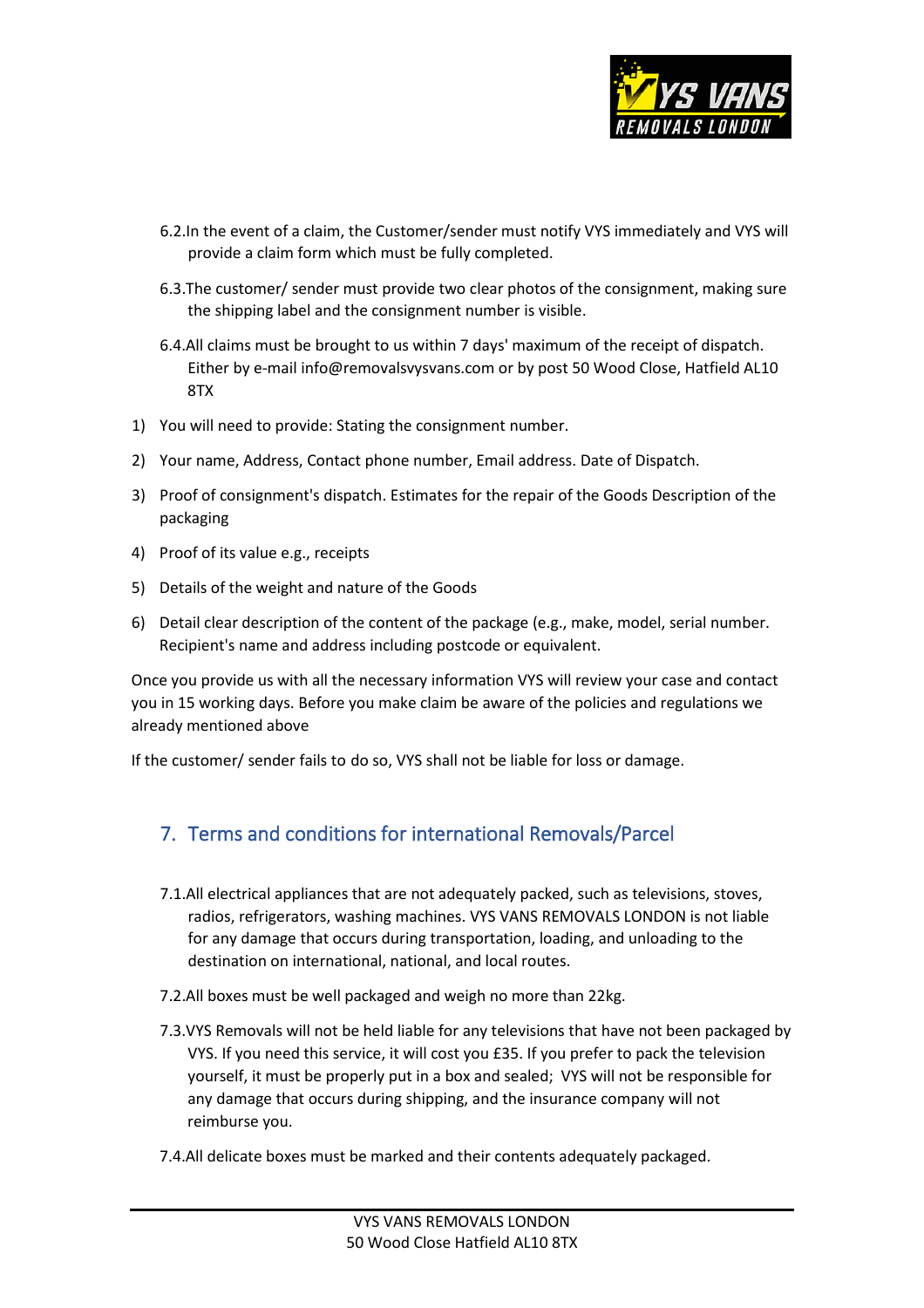

- 7.5.If a box is worth more than £1.500, it must be disclosed and a complete account of its contents must be sent.
- 7.6.If a box/household goods with a value greater than £1.500 is not stated, VYS will only pay up to £50 if it is lost or damaged.
- 7.7.If a box/household good has a high value and is not declared, customs may have additional charges. These charges will have to be paid by the customer for not declaring the item during the booking.
- 7.8.To make a reservation, the customer must pay 100% of the Quotation on the day we pick up your Removal/boxes
- 7.9.If the removal/parcel is not cancelled within 14 days of the agreed date, all deposits paid will not be reimbursed.
- 7.10.Appliance claims will be considered within the first week of delivery
- 7.11.International removals shall be delivered within 48 hours of the customer's agreedupon time. The delivery window will be between 8 a.m. to 6 p.m.

#### 8. Prohibited items for international parcels

- 8.1.You are responsible for checking whether or not an item is prohibited or restricted. If you are sending items internationally a number of countries and international organisations, including the United Kingdom and the European Union, [impose](https://www.royalmail.com/sending/international-sanctions) certain [restrictions,](https://www.royalmail.com/sending/international-sanctions) also known as sanctions, on what you can send to certain individuals, organisations or countries
- Important Documents
- Retail Items or for exhibition
- **Paintings**
- **Souvenirs**
- **Furniture**
- Expensive watches and accessories
- Motor parts and accessories
- Porcelain, ceramics, or fragile items.
- Televisions/Monitors LED, /LDC/CRT/Plasma Screens